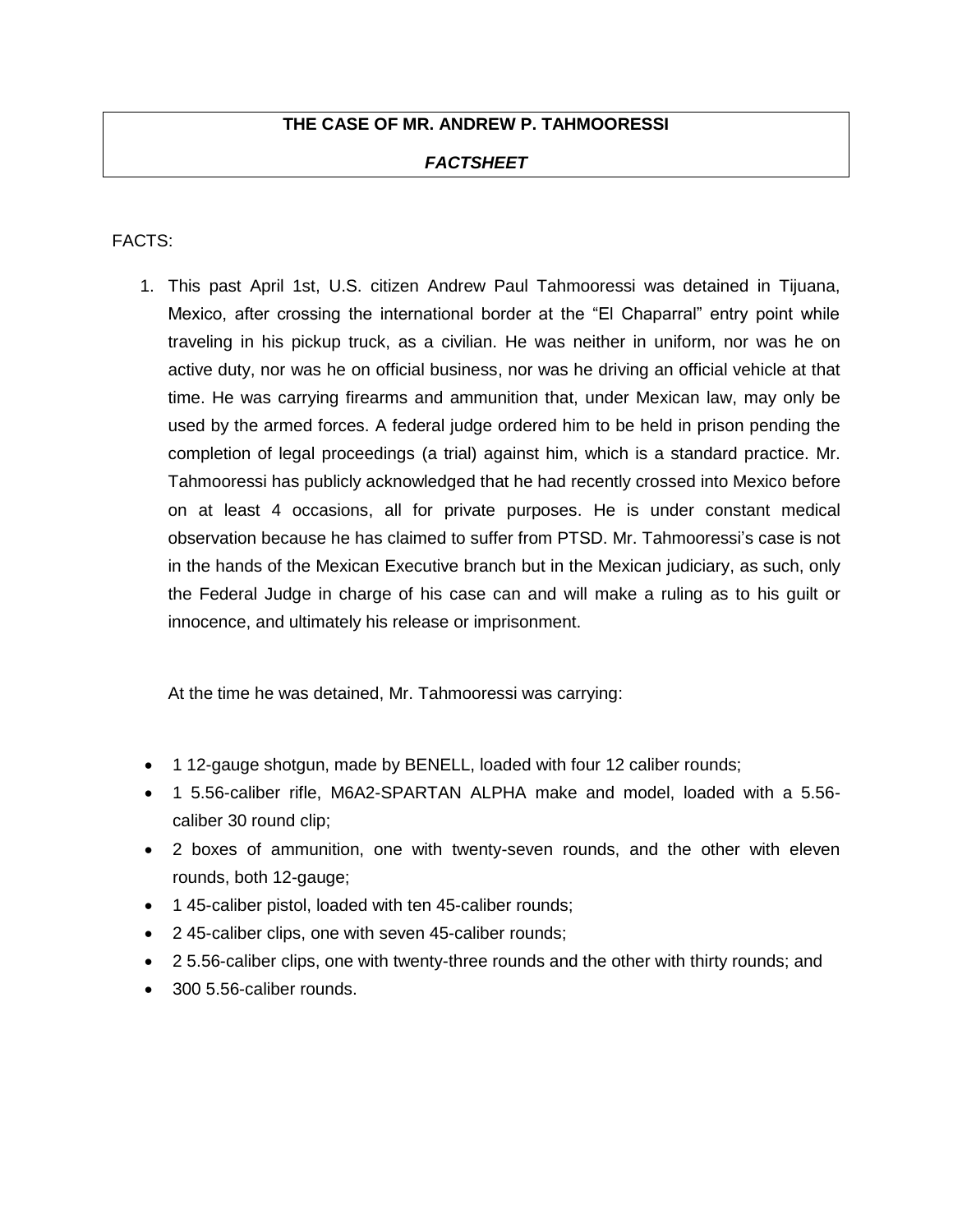#### LEGAL PROCESS

- 2. Carrying and/or possessing the aforementioned arms and ammunition in Mexico is illegal. The mere act of carrying them, regardless of Mr. Tahmooressi's intentions as to their use, constitutes a crime under Mexican criminal law. In Mexico, as in the United States, ignorance of the law, error, or failure to understand the consequences of violating the law do not exempt individuals from responsibility, regardless of intention. In Mexico, unlike in the United States, there is no prosecutorial discretion, that is to say that in Mexico if a prosecutor has enough evidence that a crime was committed he or she is obligated by law to prosecute. In this case, the fact that Mr. Tahmooressi was carrying those weapons is more than enough evidence to prosecute.
- 3. Mexico's Attorney General's Office began an investigation into Mr. Tahmooressi for the violation of the Federal Law on Firearms and Explosives, considered a serious crime. On April 3<sup>rd</sup>, 2014, he entered the Center for Social Reinsertion (CERESO) in Tijuana. On April  $8<sup>th</sup>$ , 2014, a Federal Judge ruled that Andrew Paul Tahmooressi be held in prison for those crimes, pending the result of his legal process (trial), which, today, is ongoing.
- 4. Mr. Andrew Tahmooressi is currently detained at the ´´El Hongo No. 2´´ CERESO in Tecate, Baja California. From the first moment of his detention, Mr. Tahmooressi's physical integrity has been protected. However, he himself demonstrated violent behavior when he first entered the CERESO prison. Tahmooressi attempted to escape on two occasions and suffered several self-inflicted wounds. His mother shared her concern as to Mr. Tahmooressi's health. For that reason, he has been under constant medical observation and in good health.
- 5. From the moment of his detention, he has been provided with consular assistance, a right to which he is entitled as a foreign national in compliance with the existing legal framework. Through his exercise of that right he has been visited on multiple occasions. According to the Secretariat for Public Security in Baja California, from April 3rd through May 20th of 2014, Mr. Tahmooressi has received a total of 53 visits: consular officials (8), defense attorneys (7), his mother (2), his pastor (30), psychiatrist (1), group of Americans (1), Coordinator of the Executive Cabinet of Baja California (1), human rights counsel of the Government of Baja California (1), Milenio newspaper (1), San Diego UT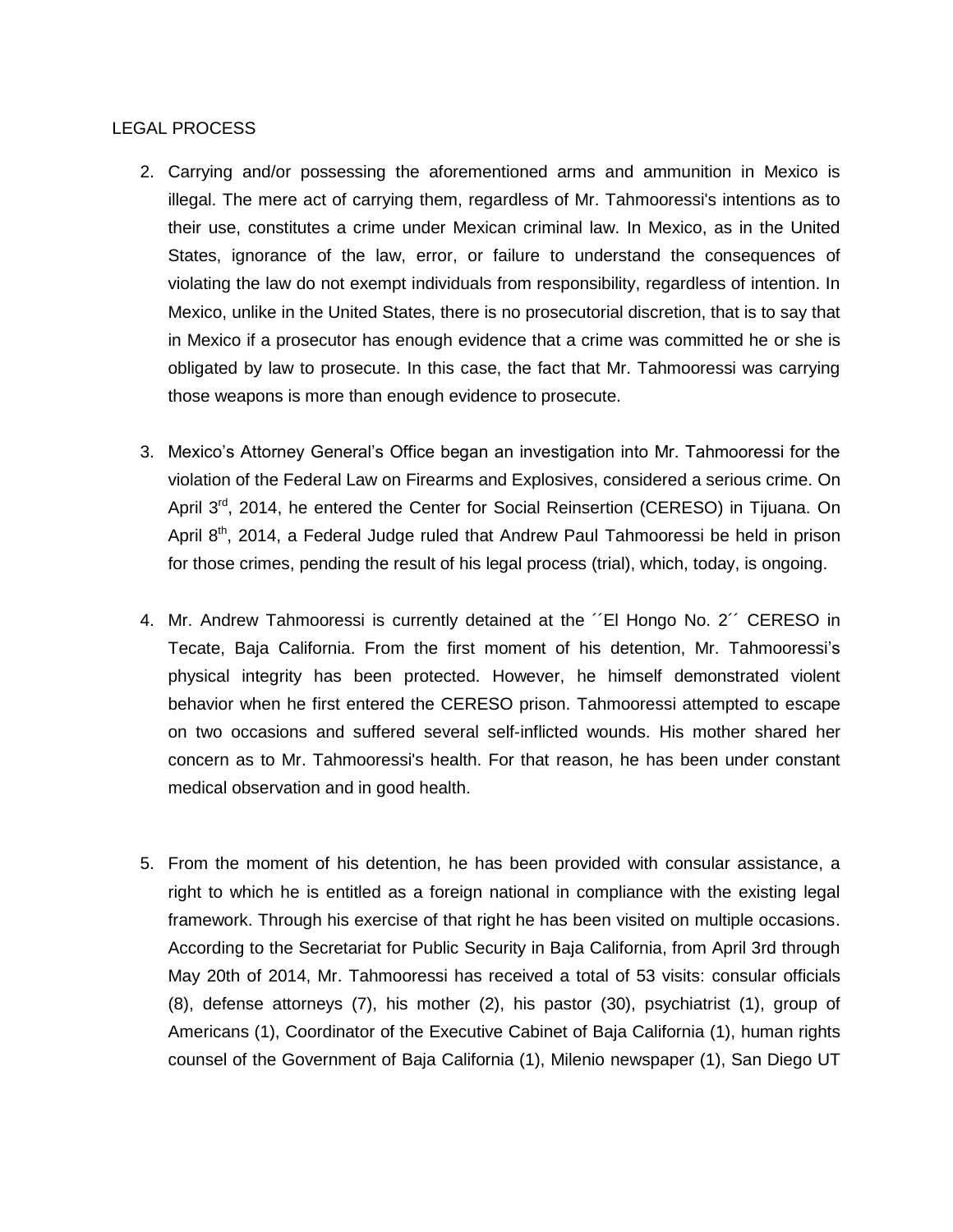newspaper (1). On May 31st of 2014 he was visited by United States Congressman Matt Salmon (R-AZ).

- 6. In this case, as in all others, all investigations are being conducted with objectivity and in strict observance with the law in order to arrive at the facts so that the judge may make a determination as to Mr. Tahmooressi's guilt.
- 7. During the legal proceedings in Mr. Tahmooressi's case, the Public Prosecutor's Office asked the judge to request any information U.S. authorities may have that would corroborate or invalidate the facts of the case. Accordingly, as in all legal proceedings, the judge in the case has also received the exonerating evidence from the defense.

## CLARIFICATIONS:

- 8. The conduct of the Mexican justice system is governed by the principles of impartiality, objectivity and legality. This is not a political or a diplomatic issue. It is strictly a judicial issue which will be resolved by the Mexican federal courts.
- 9. Mr. Tahmooressi entered Mexico as a civilian. He was neither in uniform, nor was he on active duty, nor was he on official business, nor was he driving an official vehicle when he crossed the border.
- 10. There are many clearly visible signs, both in English and in Spanish, before one crosses the border (see photos in section A below) indicating that taking firearms into Mexico is illegal. There are also several exits that allow drivers to proceed to Mexico or return to the United States right up until the border.
- 11. Leading up to the entry point into Mexico, there are signs that indicate which lanes drivers should follow if they have something to declare to customs and which lanes to follow if they have nothing to declare. Mr. Tahmooressi chose to enter through the "nothing to declare" lane, forfeiting his opportunity to make known that he had arms and ammunition with him and/or rectify a possible driving mistake and declare that he did not wish to enter Mexico.

(Continued on the next page)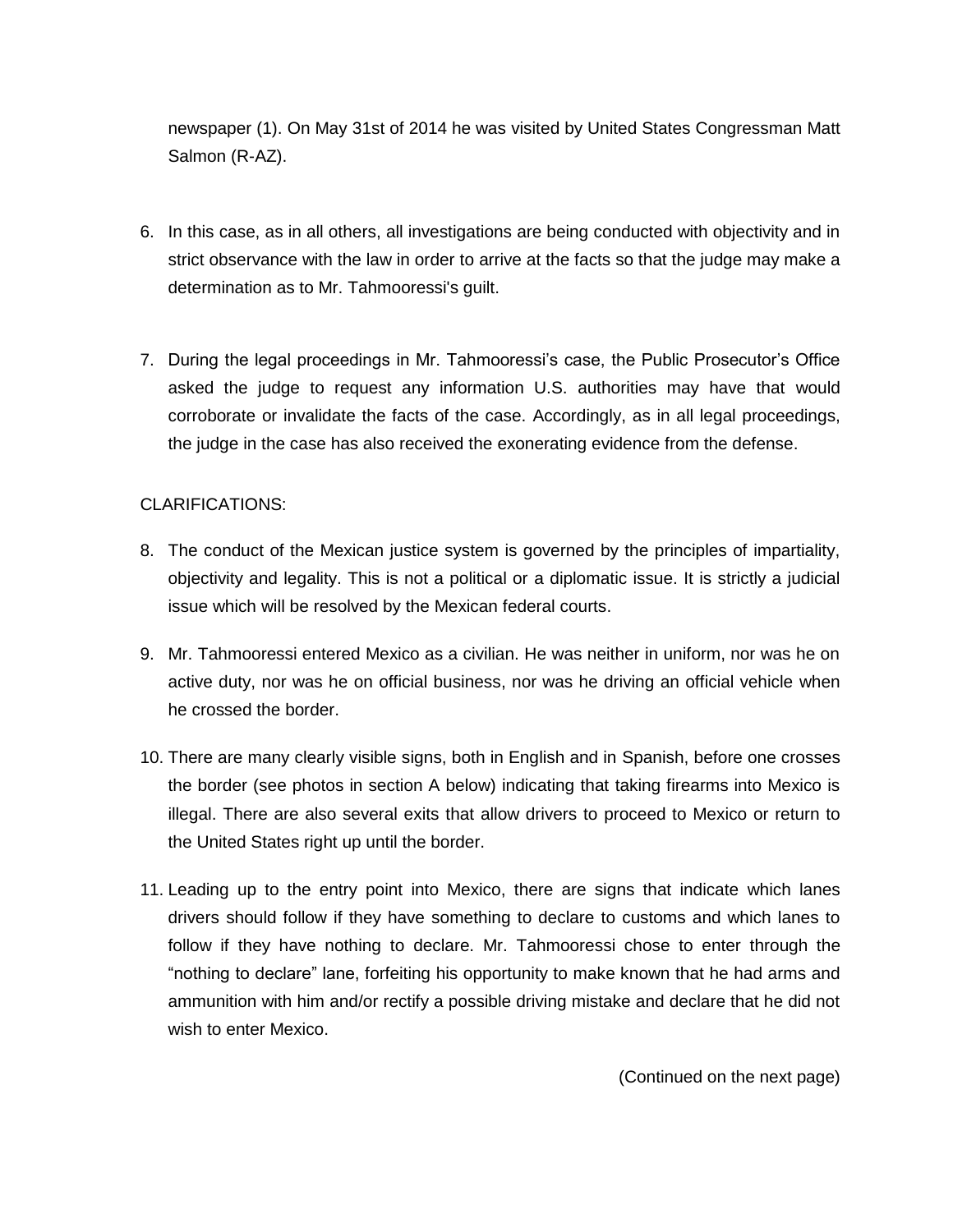```
Section A:
```


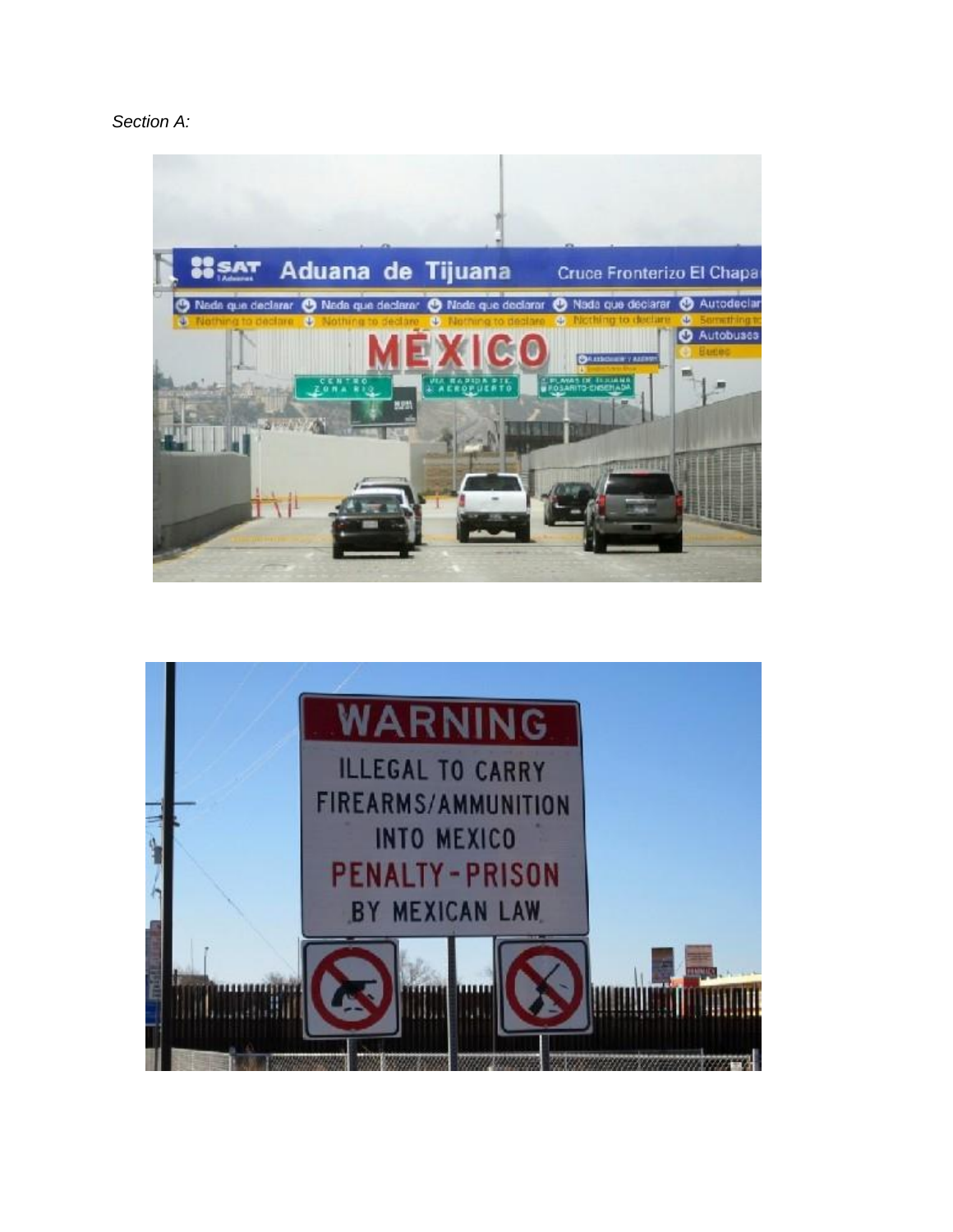

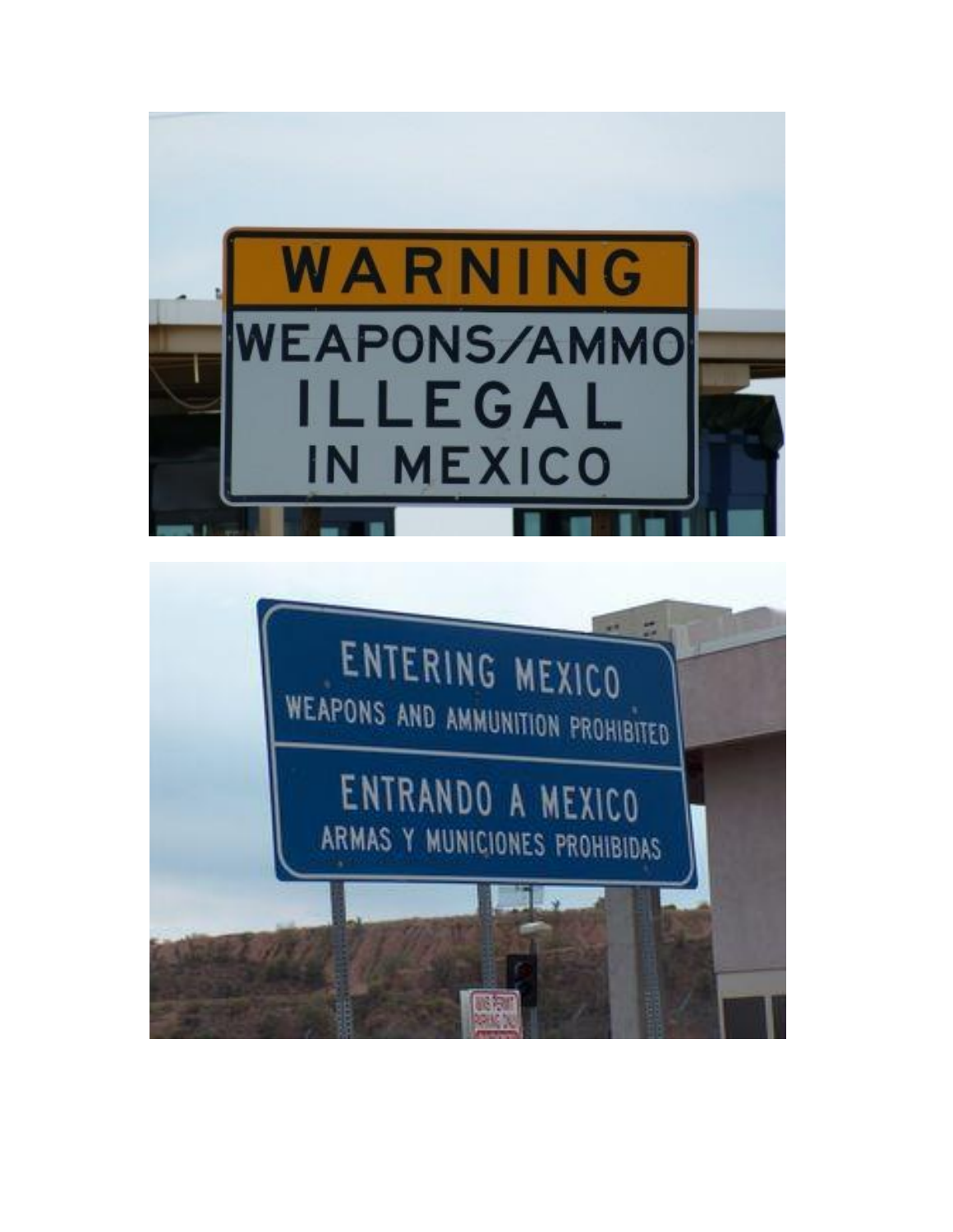

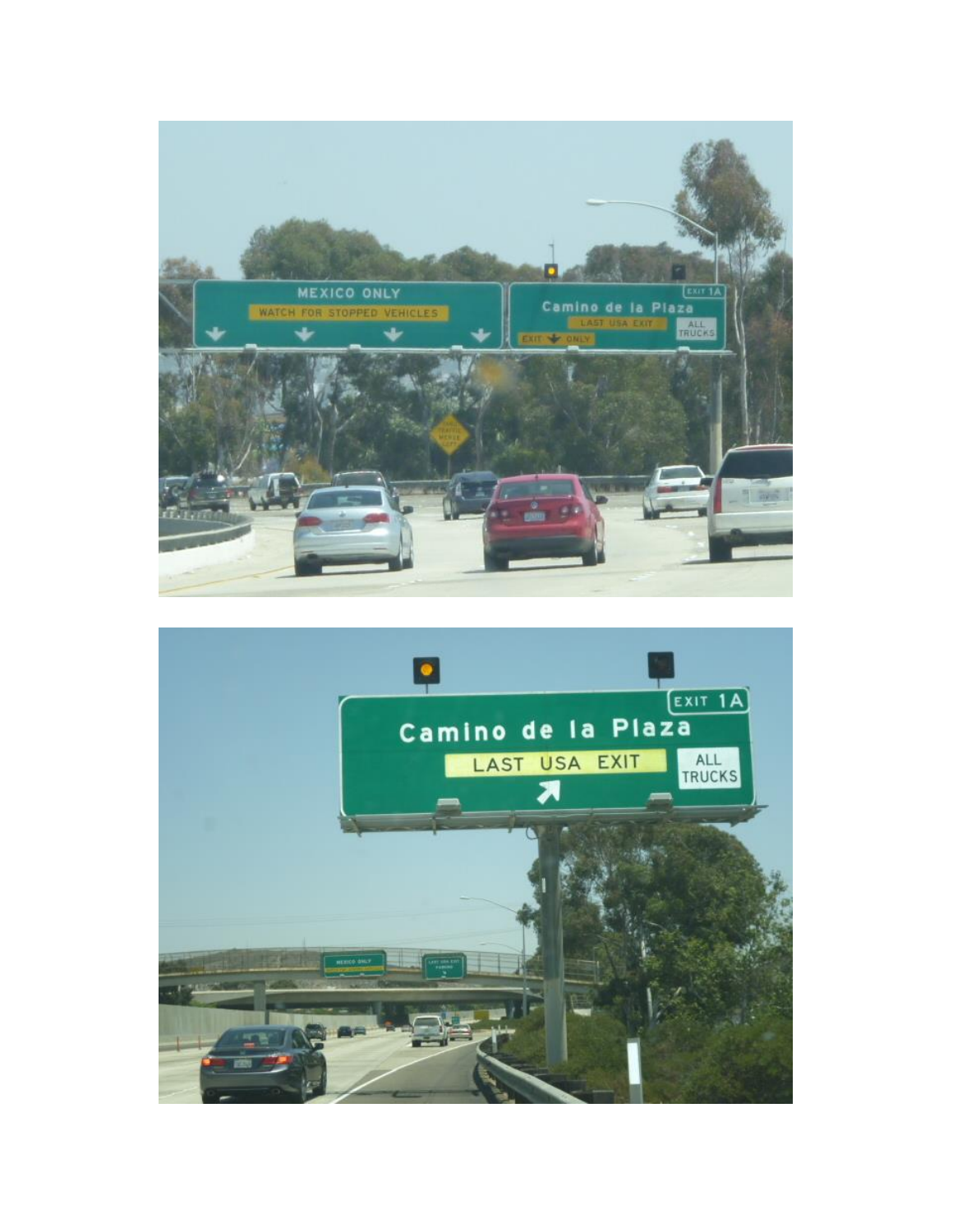

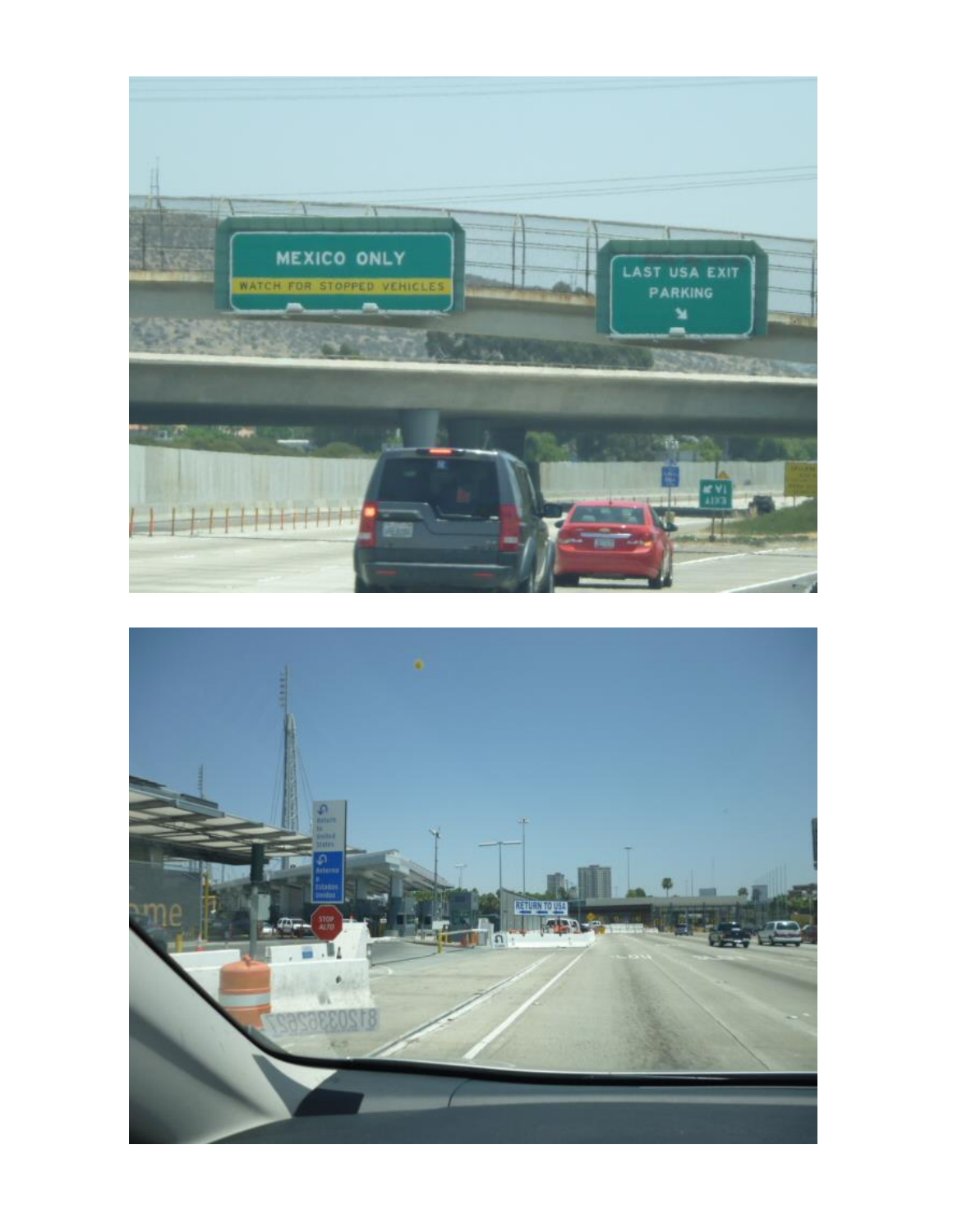12. Mr. Tahmooressi has publicly acknowledged (see attached interview on CNN) that it was not the first time he had crossed into Tijuana, but had actually traveled there on four previous occasions, lending credence to the idea that he knew the area in which he was traveling and presenting doubts about his supposed error. The Mexican and American press have published information (see link below) that confirm that Mr. Tahmooressi regularly crossed into Tijuana and, in fact, even stayed in room 310 of the *Hotel Nelson*  on the same day he was detained. The press published a receipt provided by the hotel and allegedly handwritten and signed by Mr. Tahmooressi (see image B).

*Image B:*

|                                                                                                                                                                                                                                                                                                                                                                                                                                       | Hotel Nelson<br>POR FAVOR ESCRIBA SUS DATOS COMPLETOS   | Nº                      | 210137              | LLEGO<br><b>SALIO</b>        |                             |
|---------------------------------------------------------------------------------------------------------------------------------------------------------------------------------------------------------------------------------------------------------------------------------------------------------------------------------------------------------------------------------------------------------------------------------------|---------------------------------------------------------|-------------------------|---------------------|------------------------------|-----------------------------|
| NOMBRE<br>NAME                                                                                                                                                                                                                                                                                                                                                                                                                        | PLEASE PROVIDE ALL THE ABOVE INFORMATION<br>alimporcion |                         |                     | DIAS DE                      |                             |
| <b>MITARIFA POR DIA ES</b><br><b>MY DAILY RATE IS</b>                                                                                                                                                                                                                                                                                                                                                                                 |                                                         | <b>PESOS</b><br>ODLLARS | 30940               | <b>RENTA</b>                 | 260.04                      |
| <b>CUANTAS PERSONAS ESTARAN</b><br><b>HOW MANY PEOPLE WILL STAY</b>                                                                                                                                                                                                                                                                                                                                                                   |                                                         | PERSONAS<br>PERSON(S)   |                     | <b>GASTOS</b>                |                             |
| Dirección<br><b>Address</b>                                                                                                                                                                                                                                                                                                                                                                                                           | $\omega$ na Dr.                                         |                         | lonce Inlet FL 5212 | <b>TOTAL (sin impuestos)</b> |                             |
| Ucupación<br><b>OCUPATION</b>                                                                                                                                                                                                                                                                                                                                                                                                         |                                                         | <b>CORREO</b><br>EMAIL  |                     | 3% SLHOSP.                   | 80                          |
| <b>Nacionalidad</b><br><b>Nacionality</b>                                                                                                                                                                                                                                                                                                                                                                                             | 克子尼。                                                    |                         |                     | 16% I.V.A.                   | 1.60                        |
| PAGO POR ADELANTADO REQUERIDO. Hora de salida 1:00 p.m. Persenas que temes cuarto antes de las 7:00 a.m. pagarân dia<br>completo hasta la 1:00 p.m. del mismo dia. Los valores deben depositarse en la Oficial cantrarecho. No somos responsables por                                                                                                                                                                                 |                                                         |                         |                     | <b>TOTALS</b>                | 309.40                      |
| ADVANCED PAYMENT REQUESTED. Check out time 1:00 p.m. Parties checking in before 7:00 p.m. will pay whole day till 1:00 p.m.<br>Same day. Please deposit valuables in office. We are not responsible for lost articles in rooms.<br>Me Comprometo a Respetar el Reglamento Interno y el Contrato de Hospedaje<br>The Undersigned Received, Read, Understood and Agrees to Comply Fully With the<br>House Rules and The Hotel Contract. |                                                         |                         | <b>onature</b>      |                              | <b>HABITACION No.</b><br>31 |
|                                                                                                                                                                                                                                                                                                                                                                                                                                       | ANDREW TAHMOORESSI                                      |                         |                     |                              |                             |

Link in Spanish:

[http://www.zetatijuana.com/noticias/ezenario/5706/ex-marine-se-hospedaba-en-hotel-de](http://www.zetatijuana.com/noticias/ezenario/5706/ex-marine-se-hospedaba-en-hotel-de-tijuana#sthash.r0YX9Yh6.dpuf)[tijuana#sthash.r0YX9Yh6.dpuf](http://www.zetatijuana.com/noticias/ezenario/5706/ex-marine-se-hospedaba-en-hotel-de-tijuana#sthash.r0YX9Yh6.dpuf)

Next page: CNN Transcript. Interview with Andrew Tahmooressi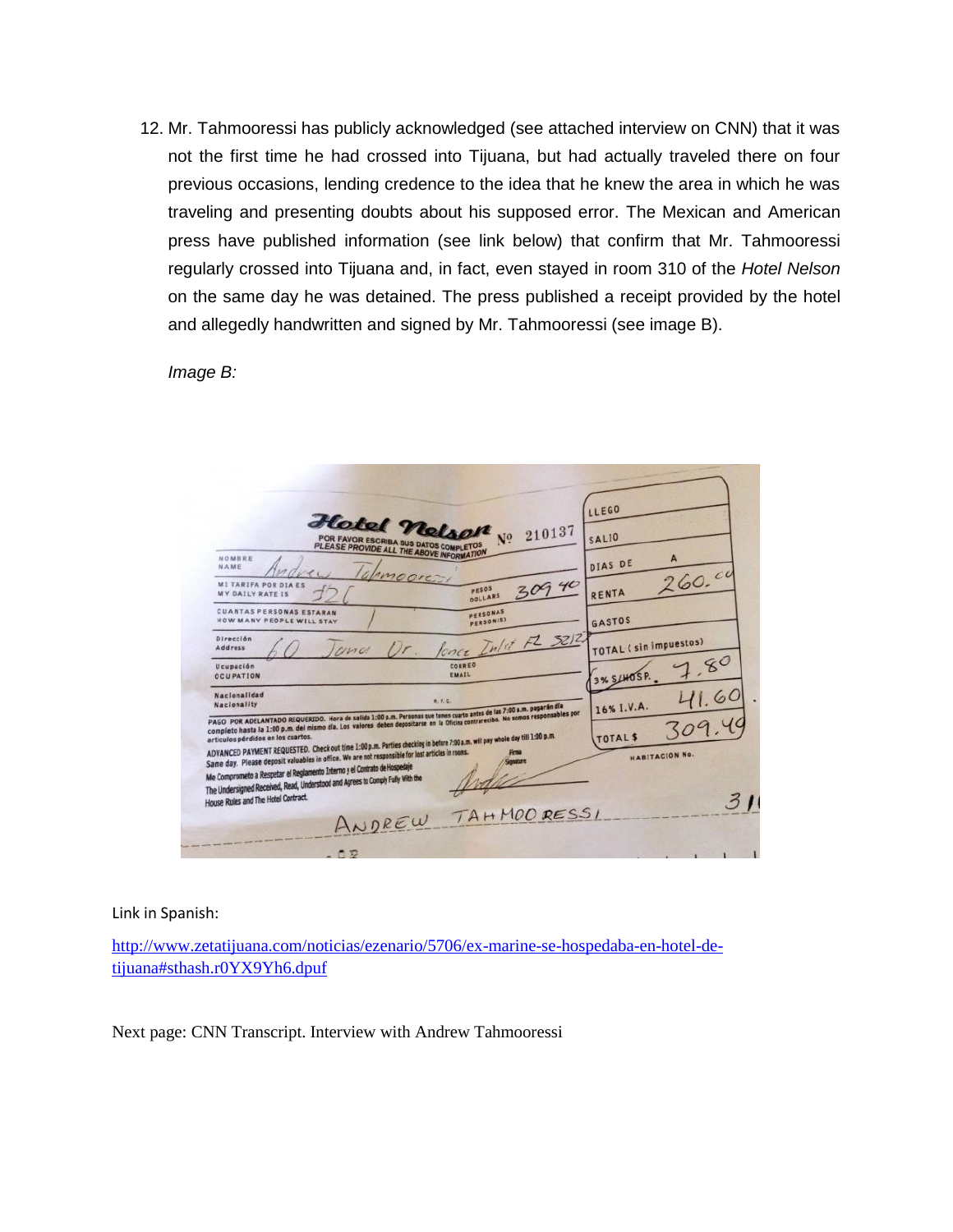# **CNN Transcript May 6th, 2014**

## **Chris Cuomo/Andrew Tahmooressi**

**CNN:** A decorated U.S. Marine suffering from PTSD is still behind bars in Mexico after more than 2 months. Sergeant Andrew Tahmooressi's ordeal began after he drove across the border with guns in his truck. He and his family say it was just an accident, that he didn't leave the United States intentionally, he just happened..was accidentally in Mexico.

**(…)**

CNN: Now, I want to ask you about something else, Sergeant. And I'm sorry if it seems like I'm prying. You're dealing with PTS and you're trying to get treatment for it and we know that's one of the reasons you went out to the West Coast. Are you supposed to be taking medications now and do you have them? Are you treating yourself?

AT: I'm treating myself, yes. I don't believe I need medication to treat myself right now. I think I'm doing just fine.

CNN: It is your claim that the only reason you wound up in Mexico this time is because of a couple of wrong left turns, yes?

AT: Yes. That is correct.

CNN: A Tijuana-based newspaper has put out reporting that… they say they have proof that you actually had crossed the border internationally and intentionally several times, and that you stayed at a hotel earlier during the day in question. Is any of that true?

AT: I did. I stayed in a hotel earlier in the day. Earlier in the day I parked my truck at a parking lot on the American side across from Mexico and I walked into Mexico with a backpack and extra clothes and hygiene supplies, passport, wallet. And I decided to go hang out in Mexico with some good Mexican food, an inexpensive place to stay and hang out. I was in Mexico four times previous to the time I got arrested. I went with my friend a couple of times to Mexico just to hang out.

CNN: You know what the authorities are going to say, Sergeant? They are going to say that these frequent, shortduration stays in Mexico are proof not only that you knew where you were and where you should've been going, but that you may have been there trafficking weapons as opposed to just visiting.

(…)

Next page: Transcript. CNN Interview with Mr. Ariel Moutsatsos, Minister for Press and Public Affairs of the Embassy of Mexico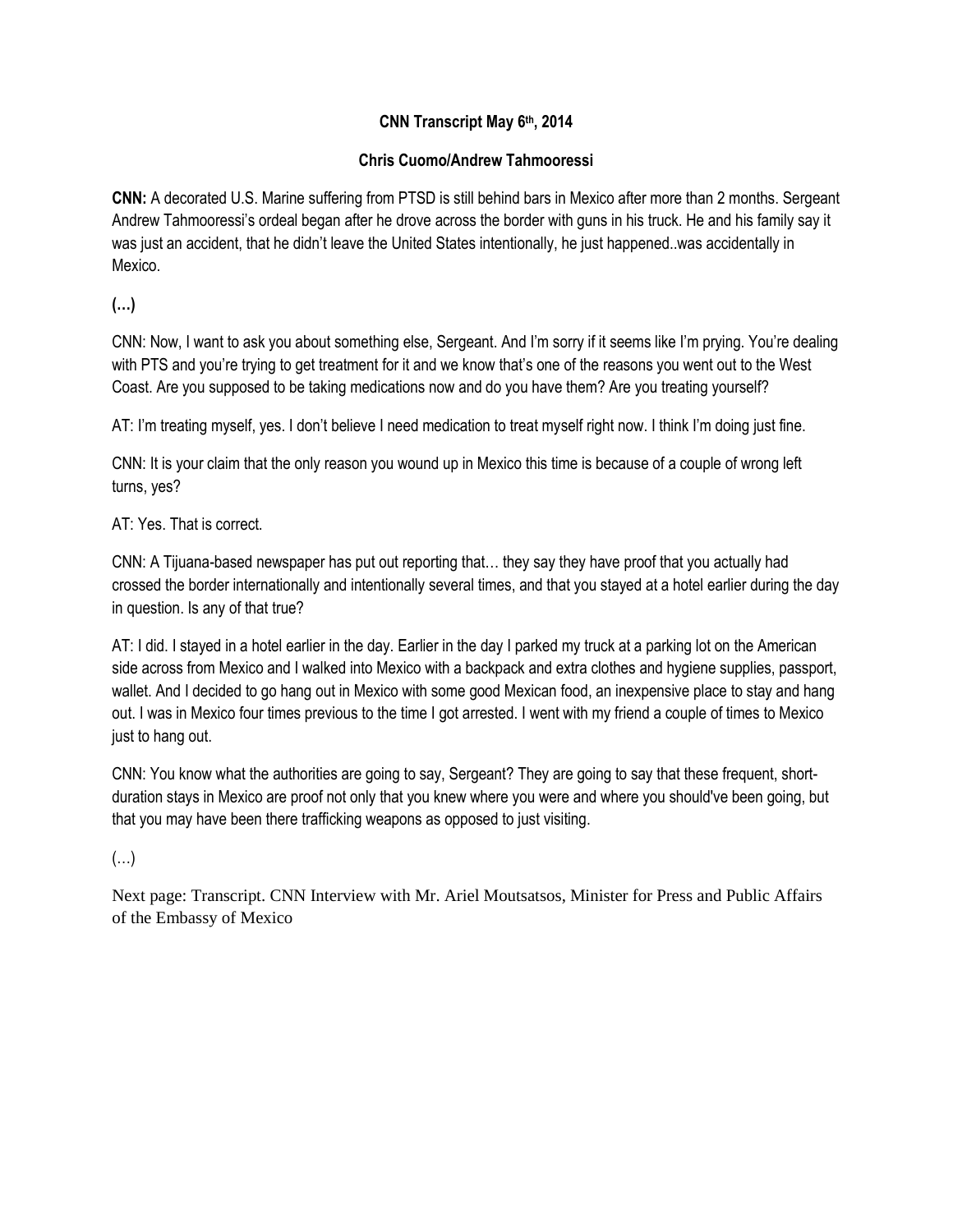#### **Transcript: Ariel Moutsatsos Interview with CNN's Chris Cuomo**

#### **06-26-2014**

**CHRIS CUOMO, CNN, New York**: Joining us now Ariel Moutsatsos Morales, the Minister for press and public affairs for the Embassy of Mexico in the U.S. thank you very much for joining us this morning, Mr. Morales. The first question is what do you know about the sergeant's health at this time?

**Ariel Moutsatsos**: Thank you very much, Chris, for having me here. Well, first of all, I heard in the piece that you just aired that they said that Mr. Tahmooressi was in prison for being charged of trafficking weapons. That's incorrect. Mr. Tahmooressi is in prison for carrying weapons that are of the exclusive use of the armed forces in Mexico and for possessing ammunition and a shotgun without a license, so it's not the same, so to clear the record that's what I wanted to add.

**CHRIS CUOMO**: Important to know. He's not being held there for any suspicion of trafficking. That has been speculated by Mexican media. You're saying that's not true. Thank you for clarifying. What do you know about the sergeant's health?

**AM**: He is in very good spirits, like the congressmen already stated over the weekend, and he's there in a prison under permanent medical observation. He suffers from PTSD and he has declined to take medication like he stated in your program a few days or weeks ago. Mr. Tahmooressi crossed into Mexico on the night of March the 31st for the fifth time in recent days, as he also accepted here in your program. From the very first moments of his detention because he was carrying three weapons, two of which are of exclusive use of the armed forces which is a serious felony in Mexico. They were within his reach and were loaded so he was arrested and taken under custody by the Mexican attorney general's office. from that moment he has received permanent assistance from the consulate of the united states in Tijuana, and he was transferred from one jail to another because he tried to escape twice and he tried to harm himself once, so the Mexican authorities in the jail tried to just… took the measures necessary for him not to harm himself again, not to try to escape again.

**CHRIS CUOMO**: You have said yourself that you believe he has PTSD, that he's under medical observation. Do you know that -- it's true that he told your officers at the time when he was stopped that he had the guns, when you combine his medical situation with his admitting that he had the guns when he was stopped, how do you justify holding him this long for something that appears to be an accident?

**AM:** I don't have -- first of all, I don't have the details of that, and I cannot comment on those details because there is an ongoing legal process. That will be decided by the judge, not by anyone else but by the federal judge in a federal court. He is the one right now seeing the case of Mr. Tahmooressi.

**CHRIS CUOMO:** Are you aware of any proof that it was not an accident?

AM: I am not aware of any proof regarding this being an accident or not being an accident, and can I not certainly talk about that. I can just tell you that the signs are very clear to return to the U.S., and if you didn't see those signs then if someone doesn't see those signs, then there are also signs saying that there are no weapons allowed into Mexico and if you don't see those signs then there are also signs that you need to see and to make a decision before crossing, choosing the lane of nothing to declare or something to declare and Mr. Tahmooressi decided to cross into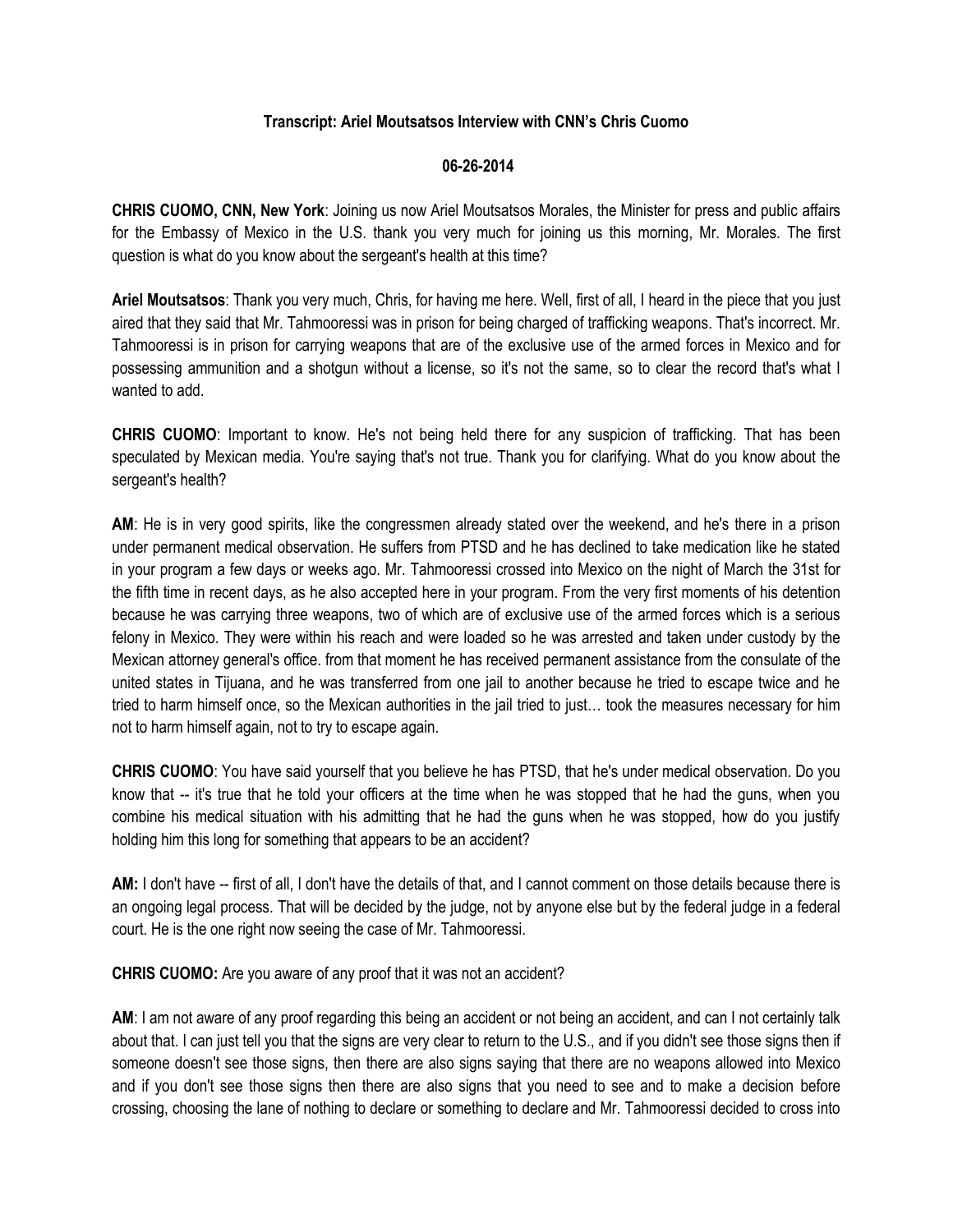Mexico through the lane of nothing to declare so he certainly made some decisions on the way to crossing into Mexico, and even the fact that this is the fifth time that he crossed into Mexico for private reasons because he didn't cross as a Marine, was not on active duty, not on official duty, not in an official vehicle, he crossed for private reasons as he already has acknowledged in your program and in others.

**CHRIS CUOMO:** That doesn't mean that he's lying about this being an accident and of the pictures of signs that you sent us; one of these signs is new, right? One of these signs, at least one of them, wasn't up at the time of Mr. Tahmooressi's arrest. Is that true?

**AM**: I don't have any information on that.

**CHRIS CUOMO**: Well, you sent me those signs.

**AM**: Yes, of course I sent you the signs.

**CHRIS CUOMO**: And our information is that one of them new and not up at the time?

**AM**: Those signs are not there put by the Mexican Government; they're put by the United States Government or the local authorities. So I don't have any information on that.

**CHRIS CUOMO**: But what does that mean to you -- what does that mean to you?

**AM**: If that happened, maybe they're trying to improve the visibility of the signs but that does not mean that the rest of the signs were not clear and the rest of the signs were not there and the rest of the signs are not stating clearly that no weapons are allowed into Mexico.

**CHRIS CUOMO**: Understood.

**AM**: And it does not mean you cannot make a decision of declaring something before crossing the border.

**CHRIS CUOMO**: Understood, but there are more facts here and assuming he did tell officers right away. There was obviously no violence, thank god, that happened with these weapons, you've had him for three months. Isn't there some discretion about what you decide to prosecute or not in a situation like this? It's not like you're not familiar with crime.

**AM**: What you're saying is probably the most important thing of this case regarding the process. There is a big difference between the Mexican law and the U.S. law. Here in the U.S. you have prosecutorial discretion, a prosecutor can decide whether to prosecute something or not. In Mexico that doesn't exist. If there is evidence of a possible crime committed like in this case, the prosecutor has to prosecute. He doesn't make any decisions regarding that, but to prosecute, to investigate, and then to present this to the judge. The case is certainly in that stage and Mr. Tahmooressi is awaiting his next hearing which will take place on the 9th of July.

**CHRIS CUOMO**: You're saying every time there is an arrest there was a trial in Mexico? That was not my understanding.